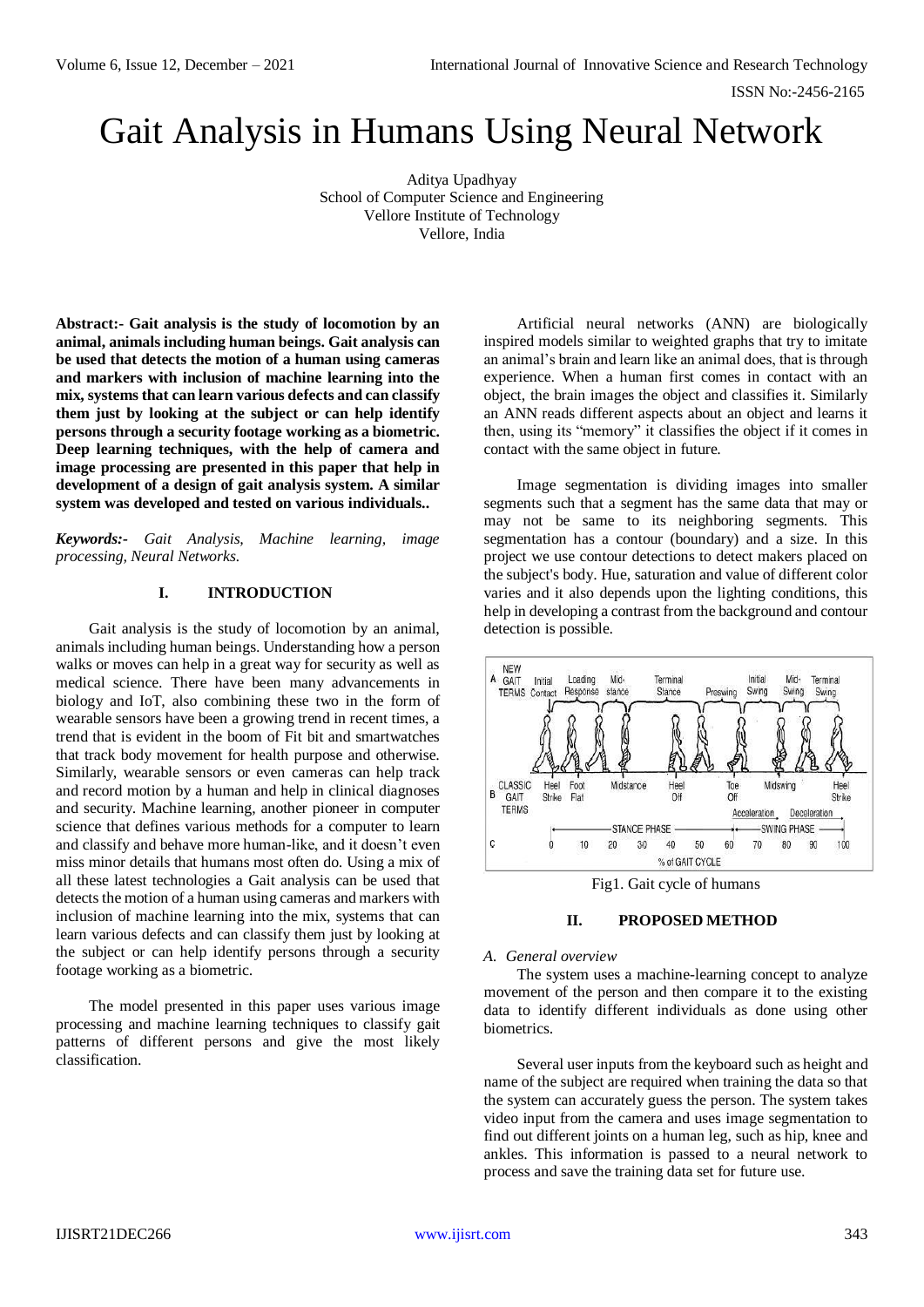ISSN No:-2456-2165



#### *B. Image Segment*

The Image processing module (IPM) takes a video file from the camera as input, the system is already calibrated using the calibration module that returns high and low HSV of red, green and blue markers placed on the subject's body. Using the RGB image from the camera it is converted into a HSV image and filters for the value of HSV (from calibration) are applied to every frame of the system. Then using these boundary values, the module creates a mask over the image to extract the contour. To further enhance the contour and remove background noise these masked images are eroded and dilated, a process called opening. Then the contour size and location is estimated in pixel value. The system stores all the data into files as x, y coordinates of the hip, knee and ankle marker.



#### *C. Calculations*

Calculate the distance between different joints using the Cartesian plane and adjust the joints with hip as a reference.

Dist(A, B) 
$$
\sqrt{(A, y - B, y)^2 + (A, x - B, x)^2}
$$
  

$$
C = \frac{a^2 + b^2 - c^2}{2ac}
$$

#### *D. Neural Network*

The neural network used is a simple feed forward network. The input for the machine learning module depends if it is being trained or tested for the user during training, output class has to be classified. several optimization techniques can be used to make the system more accurate such as learning rate, optimizer, number of epochs and size of the network. Shuffling data so that the network does not drift towards one class is also necessary. As said, there are several

factors that affect optimization and hence various were compared for this application.

## **III. EXPERIMENT AND RESULT**

To evaluate the proposed approach, a gait dataset from 100 individuals was collected and the system was tested using the dataset. The data set was split into a 70-30 training and test data set. Different neural networking models, each having slight variations in epochs, optimizer was used to find the best model for the network. Finally, a feed forward network with two hidden layers and five hundred nodes for each hidden layer was chosen with Adam's Optimizer used as an optimization function as it had the best accuracy in determining the test subjects.

| Subject                                        | <b>Result</b>            | Output            |
|------------------------------------------------|--------------------------|-------------------|
| 31                                             | 31                       | 1                 |
| 51                                             | 51                       | $\mathbf{1}$      |
| 87                                             | 87                       | 1                 |
| 31                                             | 31                       | 1                 |
| $\mathbf{1}$                                   | $\mathbf{1}$             | 1                 |
| 9                                              | 9                        | $\mathbf{1}$      |
| $\overline{4}$                                 | 5                        | $\overline{0}$    |
| 31                                             | 31                       | 1                 |
| 87                                             | 31                       | $\boldsymbol{0}$  |
| $\mathbf{1}$                                   | $\mathbf 1$              | 1                 |
| 9                                              | 5                        | $\overline{0}$    |
| 5                                              | 5                        | 1                 |
| 51                                             | 51                       | 1                 |
| $\mathbf{1}$                                   | $\mathbf{1}$             | 1                 |
| 5                                              | 5                        | $\mathbf{1}$      |
| $\overline{2}$                                 | $\overline{c}$           | 1                 |
| 87                                             | 87                       | 1                 |
| 31                                             | 31                       | 1                 |
| 31<br>$\mathbf{1}$<br>$\sim$<br>$\overline{ }$ | 51<br>х.<br>$\mathbf{I}$ | 0<br>$\mathbf{I}$ |

Table 1. Sample data set and output

Accuracy =  $15/19 = 78.9%$ 

## **IV. LIMITATIONS**

The system uses a marker system to detect and analyze the subject, which although is very cheap and accurate, might to always be fit for security purposes as people can not be forced to place markers on them all the time. Another limitation is due to lack of resources, not enough data could be provided for the neural network and tested only three subjects. To implement a full scale neural network large dataset and computational power is needed which was obtained using free tier of Google cloud but once the software has enough funding it can be moved to more power systems to perform faster and better. The proposed system can not identify if a subject has been previously encountered and will also classify new subjects to someone from data which ever has the highest confidence.